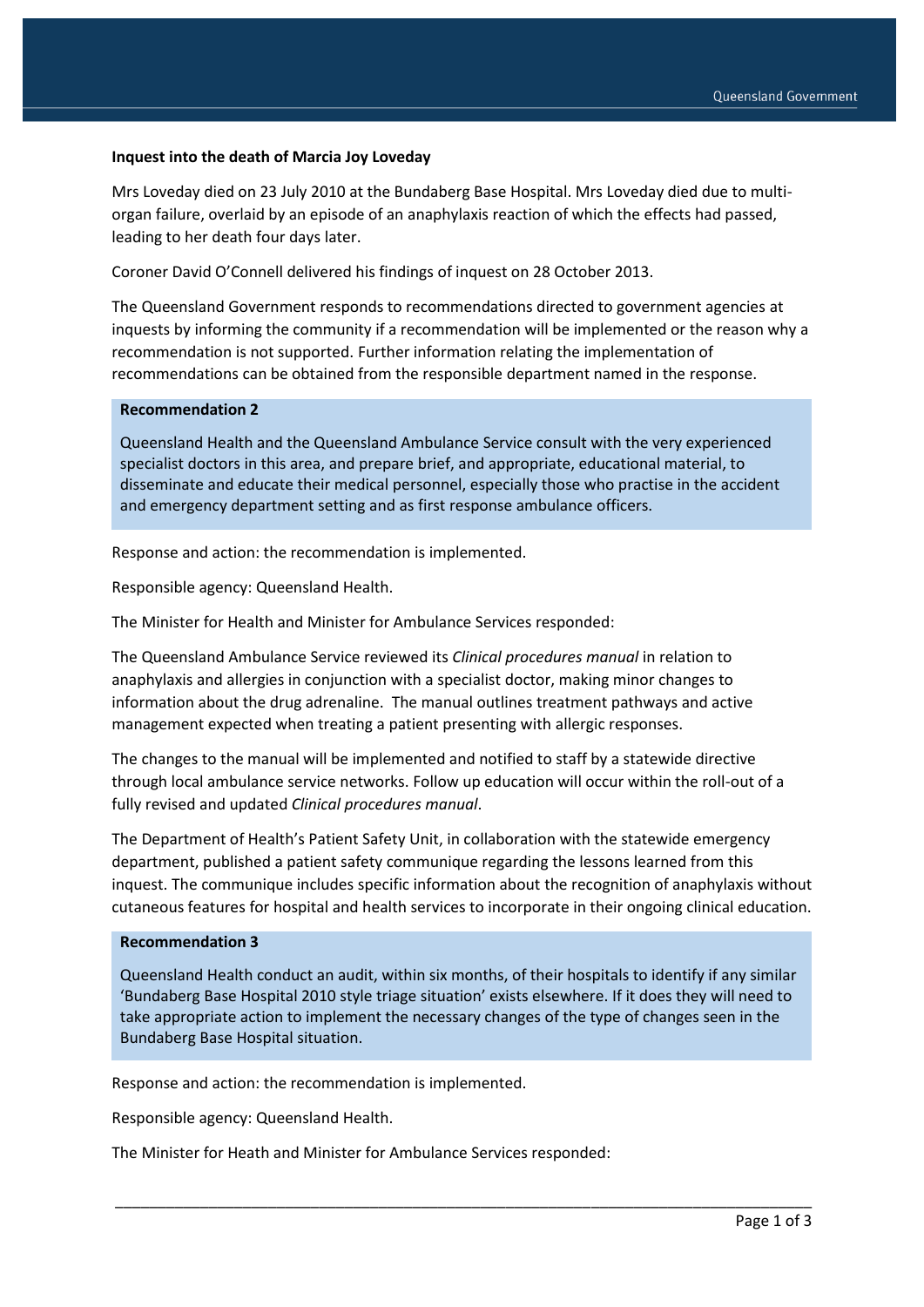The Department of Health developed a draft audit tool to review emergency department triage arrangements in hospitals across the state.

The Department of Health conducted the audit. Once the results are compiled, feedback and recommendations will be provided to hospital and health services in line with the coroner's recommendations. The implementation of any changes will be considered and actioned by each independent hospital and health service.

# **Recommendation 4**

Queensland Health and the Queensland Ambulance Service consult, investigate, and, if appropriate, devise a policy to implement a wristband alert system for patients who have significant medical conditions.

Response and action: the recommendation was not implemented.

Responsible agency: Queensland Health.

The Minister for Health and Minister for Ambulance Services responded:

The Department of Health and the Queensland Ambulance Service decided not to implement this recommendation based upon current evidence and recommendations of the Australian Commission on Safety and Quality in Health Care (the commission).

The commission does not recommend the use of coloured bands to alert clinicians to specific clinical information and suggests that the use of such coloured bands is based on tradition rather than evidence of any patient safety benefit. Inconsistencies in the meaning attached to the various colours of band in different hospitals can lead to confusion and error, particularly when the workforce works across different health service organisations. In one Australian state it was found that over 60 different types of identification and alert bands were in use, and there was significant variation in the type of risk indicated by a particular colour of band.

Incorrect or out-of-date bands can also have tragic consequences for patients, particularly when they are used to indicate resuscitation status.

The commission recommends if a risk alert band is deemed absolutely necessary, then only a red band be used with information regarding the specific nature of the risk documented in the patient record.

All hospital and health services are required to be accredited against the commission's ten national safety and quality health service standards, including standard five (patient identification and procedure matching). Standard five includes a criterion for ensuring that when a patient identification band is used, it meets the national specifications for a standard patient identification band that have been developed by the commission and endorsed by health ministers for use in public and private health services.

# **Comment 1, page 33**

Queensland Health should also have a system of continual education, at regular intervals, by issuing their patient safety notices regarding the types and styles of medical information products. Whilst I do not make this a formal recommendation of this inquest I do encourage Queensland Health to set an appropriate timeframe for education, or reminding, of all clinicians to be aware of, and look for, the various medical information products which may be worn by patients.

\_\_\_\_\_\_\_\_\_\_\_\_\_\_\_\_\_\_\_\_\_\_\_\_\_\_\_\_\_\_\_\_\_\_\_\_\_\_\_\_\_\_\_\_\_\_\_\_\_\_\_\_\_\_\_\_\_\_\_\_\_\_\_\_\_\_\_\_\_\_\_\_\_\_\_\_\_\_\_\_\_\_